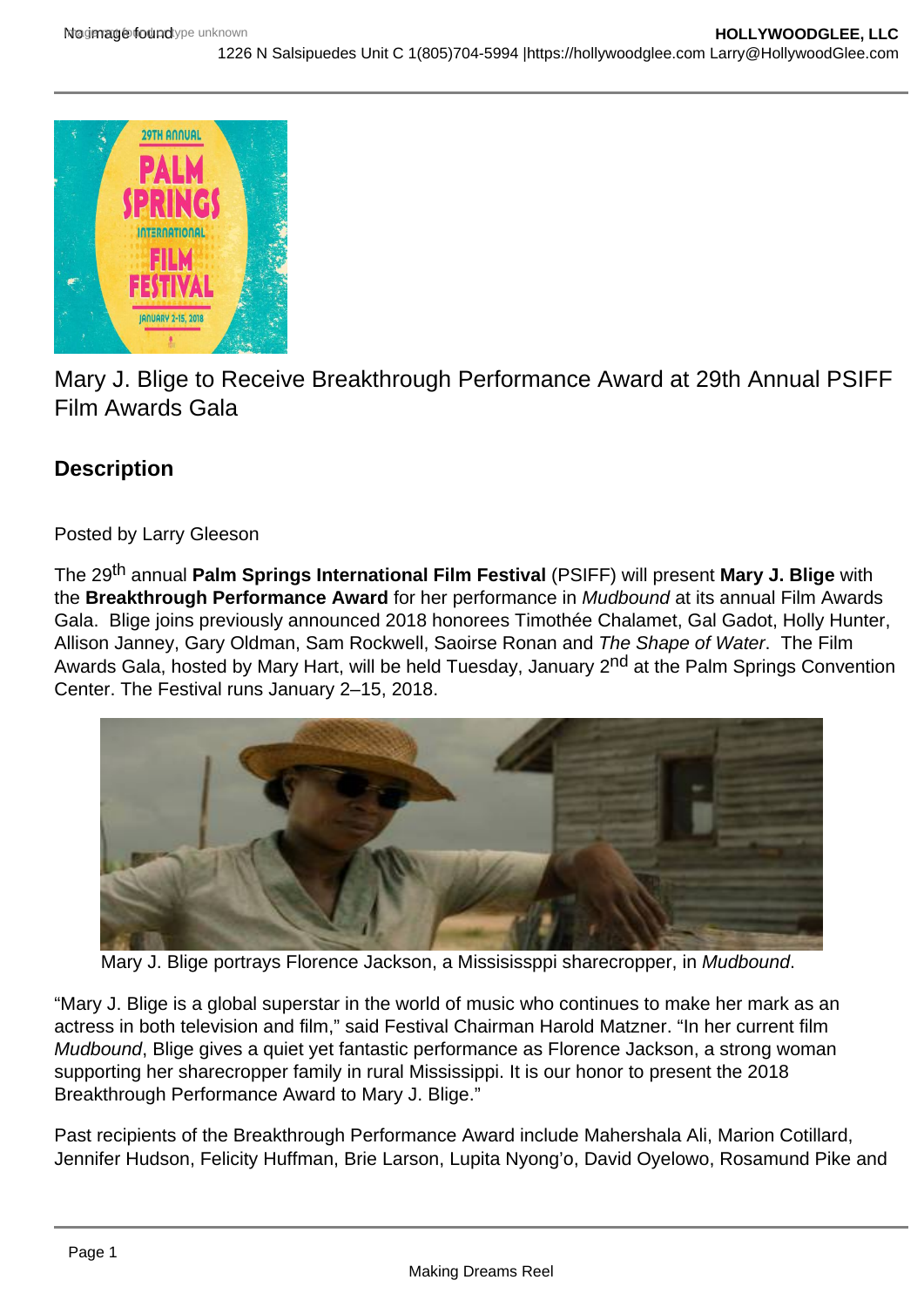

Set in the rural American South during World War II, Dee Rees' Mudbound is an epic story of two families pitted against one another by a ruthless social hierarchy, yet bound together by the shared farmland of the Mississippi Delta. Mudbound follows the McAllan family, newly transplanted from the quiet civility of Memphis and unprepared for the harsh demands of farming. Despite the grandiose dreams of Henry (Jason Clarke), his wife Laura (Carey Mulligan) struggles to keep the faith in her husband's losing venture. Meanwhile, Hap and Florence Jackson (Rob Morgan and Mary J. Blige), sharecroppers who have worked the land for generations, struggle bravely to build a small dream of their own despite the rigidly enforced social barriers they face. The war upends both families' plans as their returning loved ones, Jamie McAllan (Garrett Hedlund) and Ronsel Jackson (Jason Mitchell), forge a fast but uneasy friendship that challenges the brutal realities of the Jim Crow South in which they live.

Mary J. Blige is a Grammy® Award-winning singer, songwriter, actress and philanthropist, with a track record of eight multi-platinum albums, nine Grammy Awards (plus a staggering 32 nominations), a 2012 Golden Globe® nomination, and five American Music Awards. She has appeared in Tyler Perry's dramatic comedy I Can Do Bad All By Myself and starred in Rock of Ages. Her other credits include the TV movie Betty & Coretta, the holiday musical drama Black Nativity and guest spots on Black-ish, Empire, The Wiz Live! and How To Get Away With Murder.